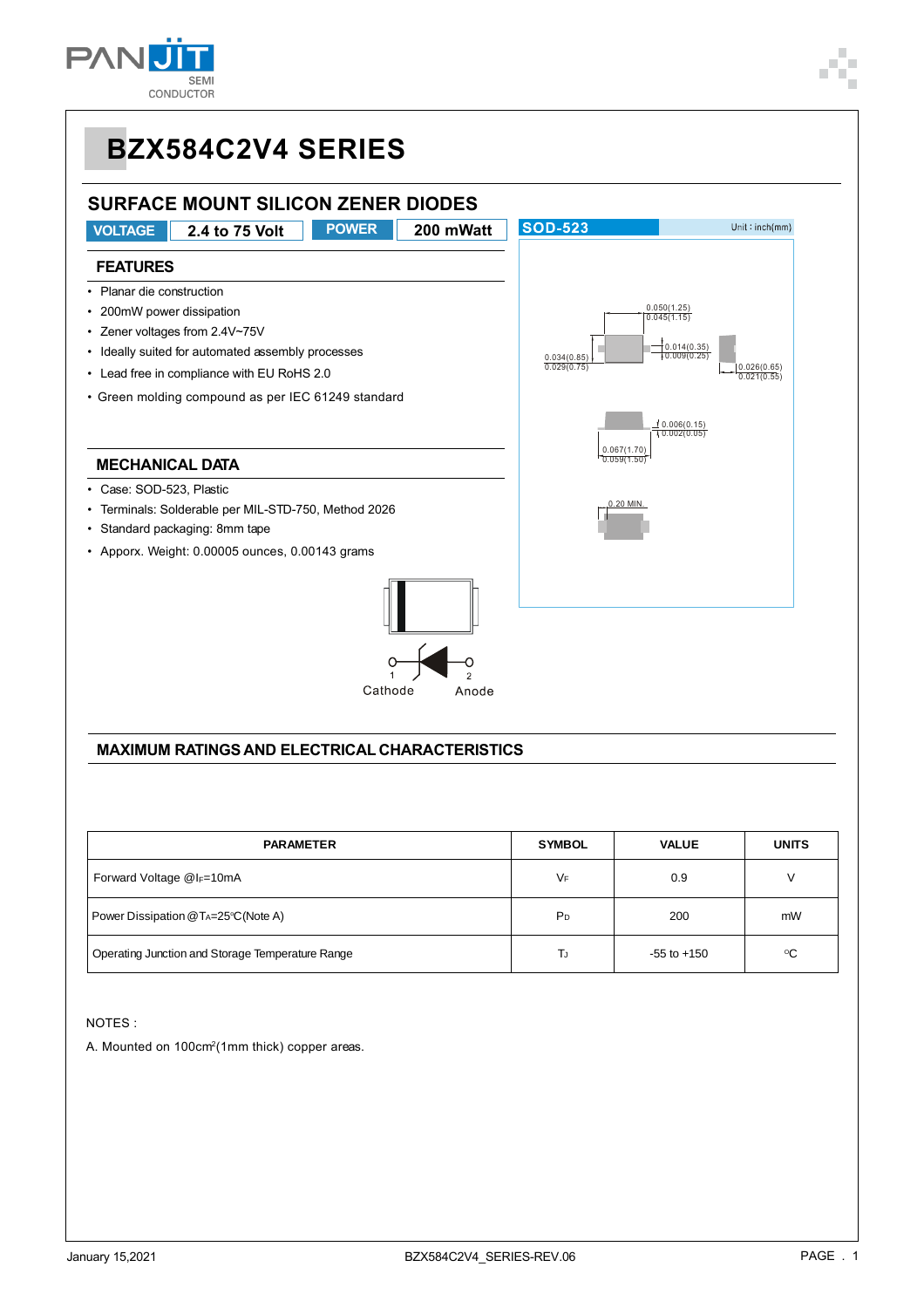

|                                                                            | <b>Max Reverse</b><br><b>Leakage Current</b><br>IR @ VR |                |
|----------------------------------------------------------------------------|---------------------------------------------------------|----------------|
| <b>Part Number</b><br>Vz @ Izt<br>ZzT @ IzT<br>Zzk @ Izk                   |                                                         |                |
| Nom. V<br>Min. V<br>Max. V<br>mA<br>$\Omega$<br>mA<br>Ω<br>uA              | $\vee$                                                  |                |
| BZX584C2V4<br>2.4<br>2.28<br>2.52<br>100<br>5.0<br>600<br>1.00<br>50       | 1.0                                                     | W1             |
| 2.7<br>2.57<br>2.84<br>100<br>5.0<br>600<br>20<br>BZX584C2V7<br>1.00       | 1.0                                                     | W <sub>2</sub> |
| BZX584C3<br>3<br>2.85<br>3.15<br>95<br>5.0<br>600<br>1.00<br>10            | 1.0                                                     | W3             |
| 3.3<br>BZX584C3V3<br>3.14<br>95<br>5.0<br>600<br>1.00<br>5.0<br>3.47       | 1.0                                                     | W4             |
| BZX584C3V6<br>3.6<br>3.42<br>90<br>600<br>1.00<br>3.78<br>5.0<br>5.0       | 1.0                                                     | W <sub>5</sub> |
| 3.9<br>BZX584C3V9<br>3.71<br>4.10<br>90<br>5.0<br>600<br>1.00<br>3.0       | 1.0                                                     | W6             |
| BZX584C4V3<br>4.3<br>4.09<br>4.52<br>90<br>5.0<br>600<br>1.00<br>3.0       | 1.0                                                     | W7             |
| BZX584C4V7<br>4.7<br>4.47<br>4.94<br>80<br>5.0<br>500<br>1.00<br>3.0       | 2.0                                                     | W8             |
| BZX584C5V1<br>5.1<br>5.36<br>60<br>5.0<br>480<br>1.00<br>2.0<br>4.85       | 2.0                                                     | W9             |
| BZX584C5V6<br>5.6<br>5.32<br>5.88<br>40<br>5.0<br>400<br>1.00<br>1.0       | 2.0                                                     | WA.            |
| BZX584C6V2<br>6.2<br>5.89<br>6.51<br>10<br>5.0<br>1.00<br>3.0<br>150       | 4.0                                                     | WB.            |
| <b>BZX584C6V8</b><br>6.8<br>6.46<br>7.14<br>15<br>5.0<br>80<br>1.00<br>2.0 | 4.0                                                     | WC             |
| BZX584C7V5<br>7.5<br>7.13<br>7.88<br>15<br>5.0<br>80<br>1.00<br>1.0        | 5.0                                                     | WD.            |
| BZX584C8V2<br>8.2<br>7.79<br>8.61<br>15<br>5.0<br>80<br>0.7<br>1.00        | 5.0                                                     | WE.            |
| BZX584C8V7<br>8.7<br>8.27<br>9.14<br>15<br>5.0<br>100<br>1.00<br>0.7       | 5.0                                                     | 3C             |
| BZX584C9V1<br>9.1<br>9.56<br>15<br>5.0<br>100<br>1.00<br>0.5<br>8.65       | 6.0                                                     | WF             |
| 10<br>0.2<br>BZX584C10<br>9.50<br>10.50<br>20<br>5.0<br>150<br>1.00        | 7.0                                                     | WG             |
| BZX584C11<br>11<br>10.45<br>11.55<br>20<br>5.0<br>150<br>1.00<br>0.1       | 8.0                                                     | WH.            |
| BZX584C12<br>12<br>11.40<br>12.60<br>25<br>5.0<br>150<br>1.00<br>0.1       | 8.0                                                     | WI             |
| BZX584C13<br>13<br>12.35<br>13.65<br>30<br>5.0<br>170<br>1.00<br>0.1       | 8.0                                                     | WK.            |
| BZX584C14<br>14<br>13.30<br>14.70<br>30<br>5.0<br>170<br>1.00<br>0.1       | 10.00                                                   | WJ             |
| 15<br>0.1<br>BZX584C15<br>14.25<br>15.75<br>30<br>5.0<br>200<br>1.00       | 10.50                                                   | WL             |
| 15.20<br>BZX584C16<br>16<br>16.80<br>5.0<br>200<br>0.1<br>40<br>1.00       | 11.20                                                   | WM.            |
| BZX584C17<br>17<br>16.15<br>17.85<br>40<br>5.0<br>200<br>1.00<br>0.1       | 12.20                                                   | 4C             |
| BZX584C18<br>18<br>17.10<br>18.90<br>45<br>225<br>0.1<br>50<br>1.00        | 12.60                                                   | <b>WN</b>      |
| BZX584C20<br>20<br>19.00<br>21.00<br>55<br>5.0<br>225<br>1.00<br>0.1       | 14.00                                                   | WO.            |
| BZX584C22<br>22<br>20.90<br>23.10<br>0.1<br>55<br>5.0<br>250<br>1.00       | 15.40                                                   | WP             |
| 1.00<br>0.1<br>24<br>22.80<br>25.20<br>5.0<br>BZX584C24<br>70<br>250       | 16.80                                                   | WR.            |
| 0.1<br>BZX584C27<br>27<br>25.65<br>28.35<br>80<br>5.0<br>300<br>1.00       | 18.90                                                   | WS.            |
| 28<br>29.40<br>1.00<br>0.1<br>BZX584C28<br>26.60<br>80<br>5.0<br>300       | 20.50                                                   | 5C             |
| BZX584C30<br>30<br>28.50<br>31.50<br>1.00<br>0.1<br>80<br>5.0<br>300       | 21.00                                                   | WT             |
| BZX584C33<br>33<br>31.35<br>34.65<br>5.0<br>325<br>1.00<br>0.1<br>80       | 23.10                                                   | WU.            |
| 0.1<br>BZX584C36<br>36<br>34.20<br>37.80<br>90<br>1.00<br>5.0<br>350       | 25.20                                                   | <b>WW</b>      |
| BZX584C39<br>39<br>37.05<br>40.95<br>350<br>1.00<br>0.1<br>130<br>5.0      | 27.30                                                   | WX.            |
| BZX584C43<br>43<br>40.85<br>45.15<br>150<br>5.0<br>1.00<br>0.1<br>375      | 30.10                                                   | WY.            |
| BZX584C47<br>47<br>44.65<br>49.35<br>170<br>5.0<br>375<br>1.00<br>0.1      | 32.90                                                   | WZ             |
| BZX584C51<br>51<br>48.45<br>53.55<br>100<br>5.0<br>400<br>1.00<br>0.1      | 38.00                                                   | XA             |
| 56<br>53.20<br>58.80<br>1000<br>1.00<br>0.1<br>BZX584C56<br>135<br>2.5     | 42.00                                                   | X2             |
| BZX584C62<br>62<br>58.90<br>65.10<br>2.5<br>1000<br>1.00<br>0.1<br>150     | 46.00                                                   | X <sub>3</sub> |
| BZX584C68<br>68<br>64.60<br>71.40<br>200<br>2.5<br>1000<br>1.00<br>0.1     | 51.00                                                   | X4             |
| BZX584C75<br>75<br>71.25<br>78.75<br>250<br>2.5<br>1000<br>1.00<br>0.1     | 56.00                                                   | X5             |

п Ė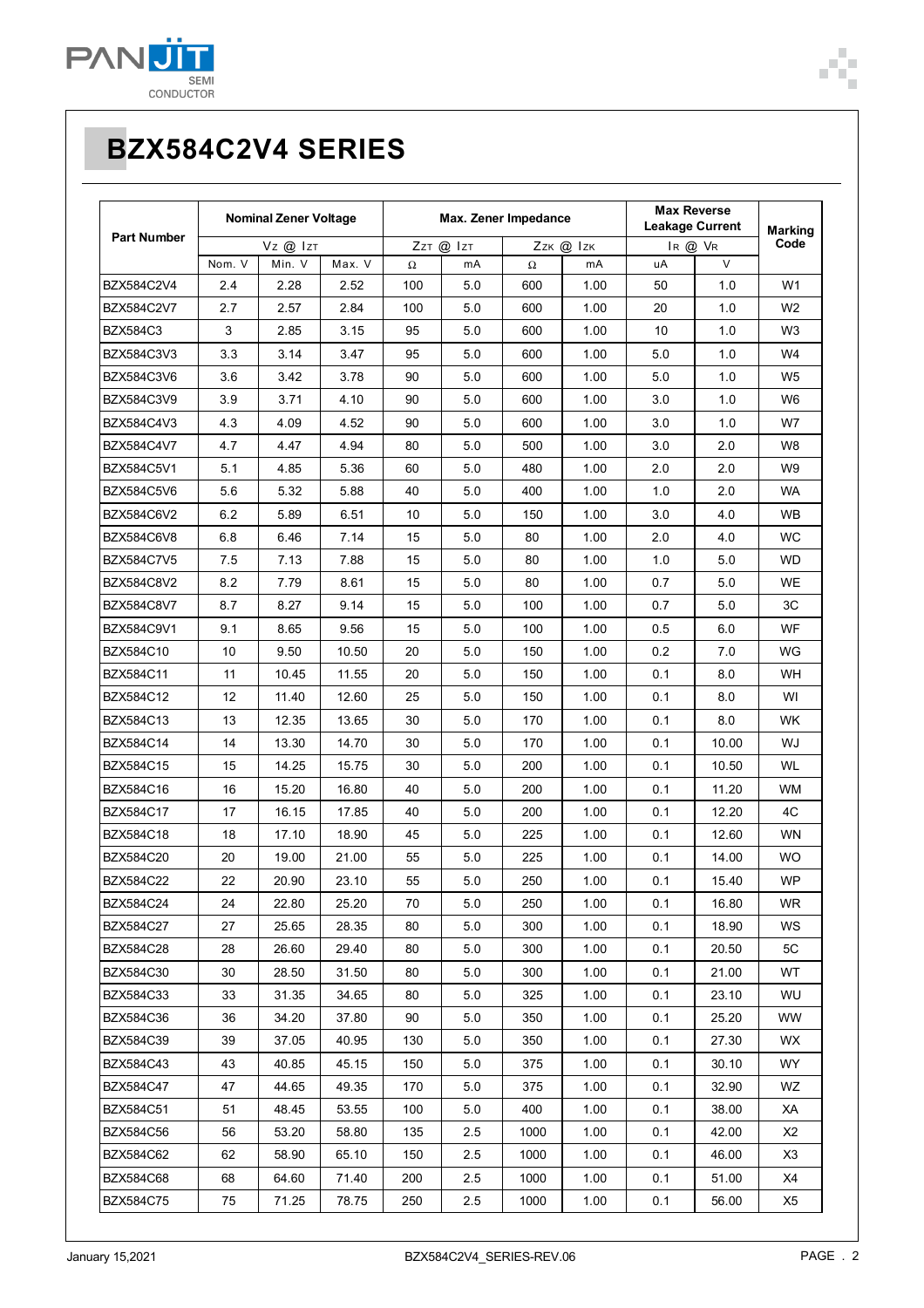

#### **BZX584C2V4 SERIES** TEMPERATURE COEFFICIENT, (mV/°C) TEMPERATURE COEFFICIENT,  $(mV^{\circ}C)$ 100 0.6 POWER DISSIPATION, Watts POWER DISSIPATION, Watts 0.5 0.4 10 0.3 0.2 0.1  $1\frac{L}{10}$  $100$ <sup>0</sup> 0 25 50 75 100 125 150 NOMINAL ZENER VOLTAGE,VOLTS TEMPERATURE  $(^{\circ}C)$ Fig.2 TEMPERATURE COEFFICENTS Fig.1 STEADY STATE POWER DERATING 1000 LEAKAGE CURRENT, uA 100 FORWARD CURRENT, mA LEAKAGE CURRENT,uA FORWARD CURRENT,mA 10 100 1  $+150^{\circ}$ C 0.1 0.01  $10$  $150^{\circ}$ C  $+25^{\circ}$ C 0.001  $-55^{\circ}C \equiv$ 0.0001  $\rightarrow$ ่∍ ∪<br>⊣ 25 C<br>| /| 0.00001  $50$  $^{1}$   $^{1}$   $^{0}$  $0.5$  $0<sub>6</sub>$  $0.7$  $0.8$  $\overline{1}$ NORMAL ZENER VOLTAGE, VOLTS FORWARD VOLTAGE, VOLTS Fig.3 TYPICAL LEAKAGE CURRENT Fig.4 TYPICAL FORWARD VOLTAGE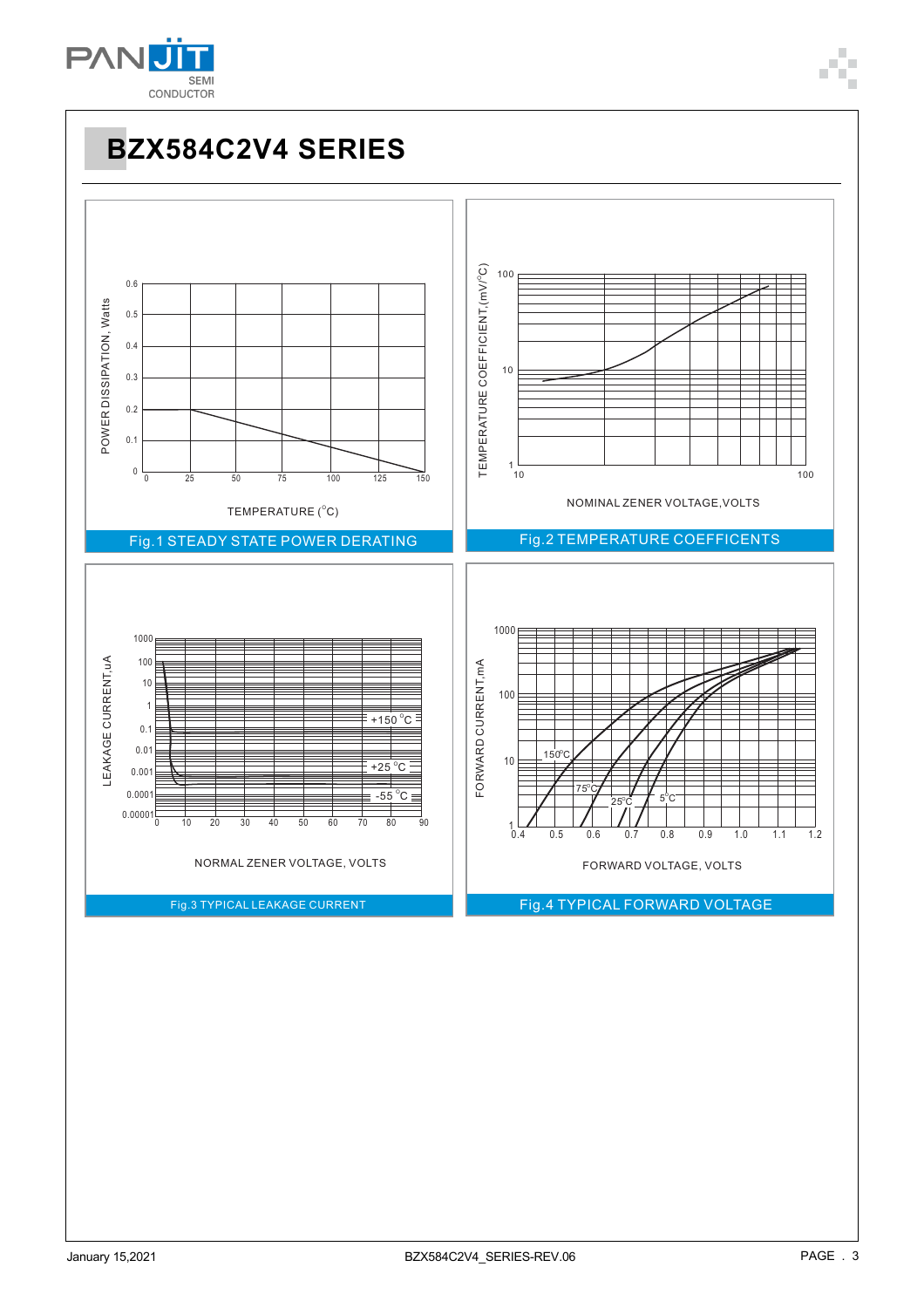

## **BZX584C2V4 SERIES**

### **MOUNTING PAD LAYOUT**



#### **ORDER INFORMATION**

• Packing information

T/R - 12K per 13" plastic Reel

T/R - 5K per 7" plastic Reel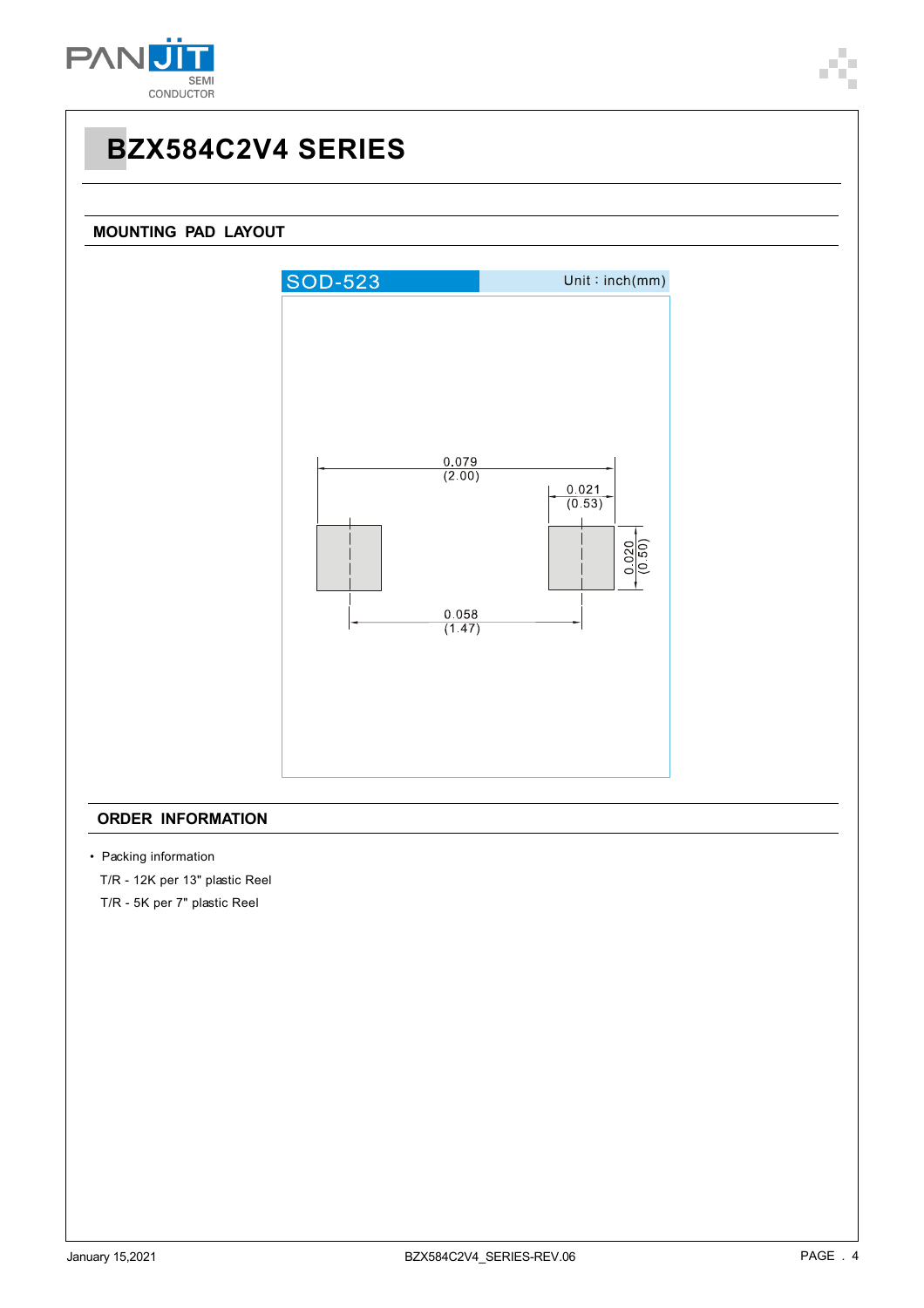



# **BZX584C2V4 SERIES**

### **Part No.\_packing code\_Version**

BZX584C2V4\_R1\_00001 BZX584C2V4\_R2\_00001

## **For example :**

## **RB500V-40\_R2\_00001**

÷.



**Serial number Version code means HF Packing size code means 13" Packing type means T/R**

| <b>Packing Code XX</b>                         |                      |                                            | <b>Version Code XXXXX</b> |                                                      |   |               |
|------------------------------------------------|----------------------|--------------------------------------------|---------------------------|------------------------------------------------------|---|---------------|
| <b>Packing type</b>                            | 1 <sup>st</sup> Code | <b>Packing size code</b>                   |                           | 2 <sup>nd</sup> Code HF or RoHS 1 <sup>st</sup> Code |   | 2nd~5th Code  |
| <b>Tape and Ammunition Box</b><br>(T/B)        | A                    | N/A                                        | 0                         | <b>HF</b>                                            | 0 | serial number |
| <b>Tape and Reel</b><br>(T/R)                  | R                    | 7"                                         |                           | <b>RoHS</b>                                          | 1 | serial number |
| <b>Bulk Packing</b><br>(B/P)                   | B                    | 13"                                        | $\overline{2}$            |                                                      |   |               |
| <b>Tube Packing</b><br>(T/P)                   |                      | 26 <sub>mm</sub>                           | X                         |                                                      |   |               |
| <b>Tape and Reel (Right Oriented)</b><br>(TRR) | S                    | 52mm                                       | Υ                         |                                                      |   |               |
| <b>Tape and Reel (Left Oriented)</b><br>(TRL)  |                      | <b>PANASERT T/B CATHODE UP</b><br>(PBCU)   | U                         |                                                      |   |               |
| <b>FORMING</b>                                 | F                    | <b>PANASERT T/B CATHODE DOWN</b><br>(PBCD) | D                         |                                                      |   |               |